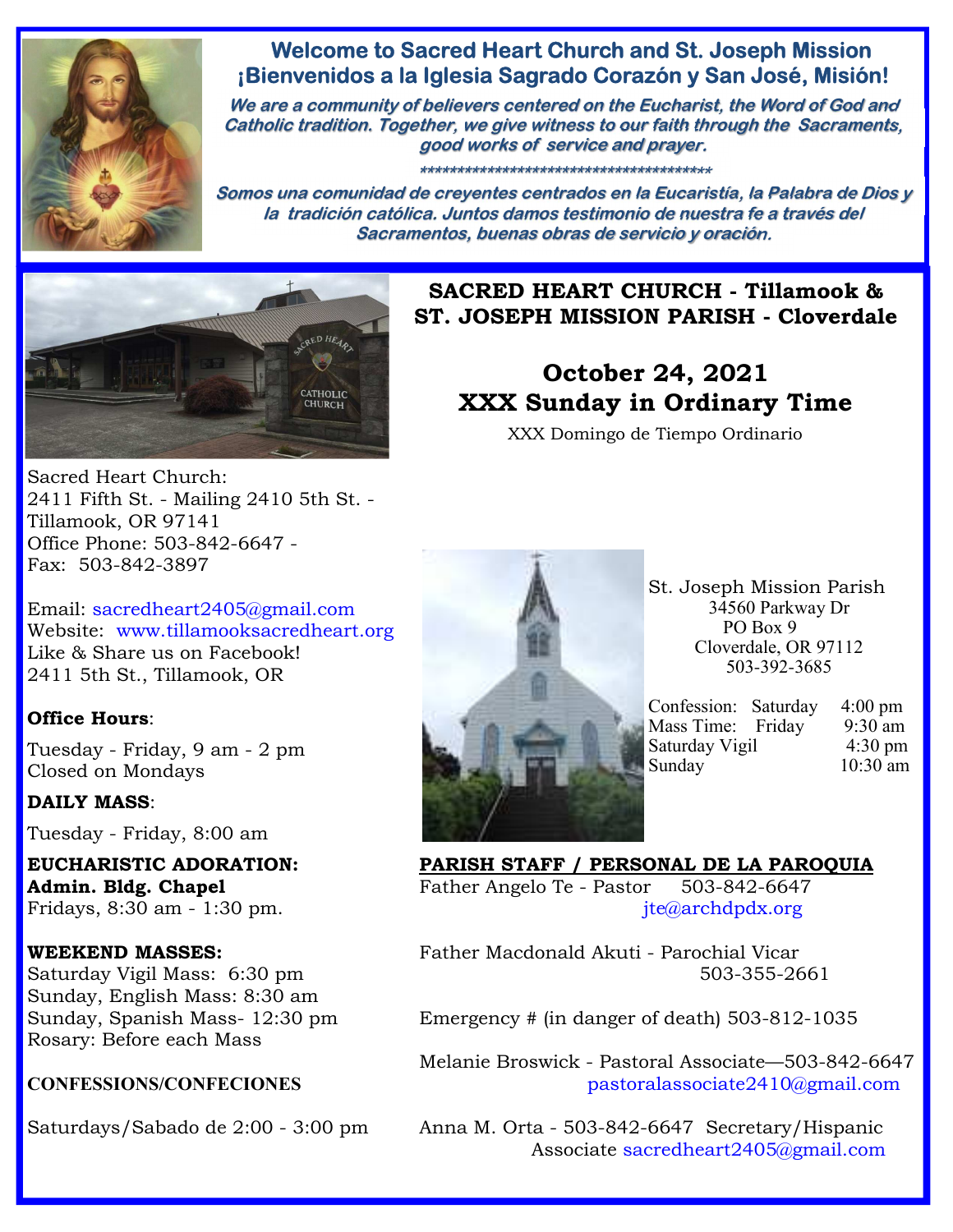## **Message from Father Angelo**

## **Mensaje del Padre Ángelo**

Do people see Christ in you? Christianity reminds us to see the face of Christ in others, but sometimes we forget as well, that allowing others to see Christ in us is as important. The intercession on Wednesday's morning prayer says, "Give us strength to be patient with those we meet today, AND SO IMI-TATE YOU". The key to discipleship is imitation of Christ. Do we mirror his love? Do we forgive as he does? Do we learn to pray for our enemies and those who persecute us?

As I mentioned in my homily last weekend, we can never please everyone. What is most important is that we please our Father in heaven. Jesus ended up on the cross even though all he did was heal, love, serve and forgive. Our faith is founded on and grounded in sacrificial, selfless, and unconditional love. To imitate Christ is to focus on Him and learn from His ways. We can't fake our way to eternity. The Christian life should be rooted in authenticity and inner transformation. The scribes and pharisees at the time of Jesus may appear perfect in their outward appearance and practices, but their hearts are far from the Lord. They failed to imitate the God of love that they worship.

Imitation of Christ requires change and growth. We can't grow in holiness without constantly accepting the daily challenge of becoming better today than we were yesterday. A community of faith could only truly become the One Body of Christ if we take on the task of becoming the hands and feet of Christ to others. I invite you this week to include in your prayer and reflection your response to the question, Do people see Christ in me?



Inscripción para este año se cerrará el domingo 31 de octubre. Por favor comuníquese con Melanie Broswick o Diana Benito (Coordinadora Hispana) en la oficina del Sagrado Corazón si tiene alguna pregunta, 842-6647.

Feligreses, ¿conocen a alguien que pueda estar interesado en aprender más sobre nuestra fe católica, o está considerando unirse a la comunidad de nuestra iglesia? ¿Quizás conoces a alguien que ha estado fuera de la misa por un tiempo y le gustaría regresar, pero necesita una actualización de su fe / conocimiento católico? Invítelos a RICA (Rito de Iniciación Cristiana para Adultos). Estas clases comenzarán pronto, así que continúe mirando el boletín para obtener más información o llame a Melanie a la oficina parroquial del Sagrado Corazón, # 842- 6647.

Feria de Adviento 2021: Debido al COVID, no habrá una reunión para la Feria de Adviento este año. Sin embargo, llame a la oficina parroquial si desea una corona de Adviento y actividades para que los niños se la lleven a casa y las armen. Llamar nos permitirá obtener un recuento preciso para tener suficiente a mano. ¡Gracias!



 **Recepción de la Sagrada Comunión:** 

**A partir del próximo fin de semana (30/31 de octubre), a aquellos de ustedes que prefieran recibir la comunión en la lengua se les pedirá que vayan al final de la fila para recibir después de los que reciben en la mano. Gracias por su comprensión durante esta pandemia.**

¿La gente ve a Cristo en ti? El cristianismo nos recuerda que debemos ver el rostro de Cristo en los demás, pero a veces también olvidamos que permitir que otros vean a Cristo en nosotros es tan importante. La intercesión de la oración de la mañana del miércoles dice: "Danos la fuerza para ser pacientes con los que nos encontramos hoy, Y ASÍ TE IMITA-MOS". La clave del discipulado es la imitación de Cristo. ¿Reflejamos su amor? ¿Perdonamos como él lo hace? ¿Aprendemos a orar por nuestros enemigos y los que nos persiguen?

Como mencioné en mi homilía el fin de semana pasado, nunca podremos complacer a todos. Lo más importante es que agrademos a nuestro Padre que está en los cielos. Jesús terminó en la cruz a pesar de que todo lo que hizo fue sanar, amar, servir y perdonar. Nuestra fe se basa y se basa en el amor sacrificado, desinteresado e incondicional. Imitar a Cristo es enfocarse en Él y aprender de Sus caminos. No podemos fingir nuestro camino a la eternidad. La vida cristiana debe tener sus raíces en la autenticidad y la transformación interior. Los escribas y fariseos de la época de Jesús pueden parecer perfectos en su apariencia y prácticas externas, pero sus corazones están lejos del Señor. No lograron imitar al Dios de amor que adoran.

La imitación de Cristo requiere cambio y crecimiento. No podemos crecer en santidad sin aceptar constantemente el desafío diario de ser mejores hoy de lo que fuimos ayer. Una comunidad de fe solo podría convertirse verdaderamente en el Cuerpo Único de Cristo si asumimos la tarea de convertirnos en manos y pies de Cristo para los demás. Te invito esta semana a que incluyas en tu oración y reflexión tu respuesta a la pregunta: ¿Ve la gente a Cristo en mí?



Este es el ultimo fin de semana de la colecta de calcetines de las Hijas Católicas. Todavía se necesita calcetines para adultos y niños para la comunidad necesitada. Se distribuirán entre organizaciones de

la comunidad. Un par de calcetines calientes son tan necesarios en el invierno! ¡Gracias feligreses por su apoyo!



Nuevas horas de adoración !! Tenga en cuenta que el horario de Adoración se ha extendido. Ahora el horario de todos los viernes es de 9:00 a. m. A 3:00 p. m. Y el primer viernes es de 9:00 a. m. A 5:00 p. m. Por favor llame a Diana Benito para registrarse o para

 cualquier pregunta.

> Bartimaeus continues to call out to Jesus because he believes that Jesus will heal him. Jesus' words to Bartimaeus tell us that our persistence in prayer is a sign of our faith that God wants to save us. What do you think this might teach us about prayer? \*\*\*\*\*\*\*\*\*\*\*\*\*\*\*\*\*\*\*\*\*\*\*\*

Bartimeo continúa llamando a Jesús porque cree que Jesús lo sanará. Las palabras de Jesús a Bartimeo nos dicen que nuestra perseverancia en la oración es un signo de nuestra fe en

que Dios quiere salvarnos. ¿Qué crees que esto podría enseñarnos sobre la oración?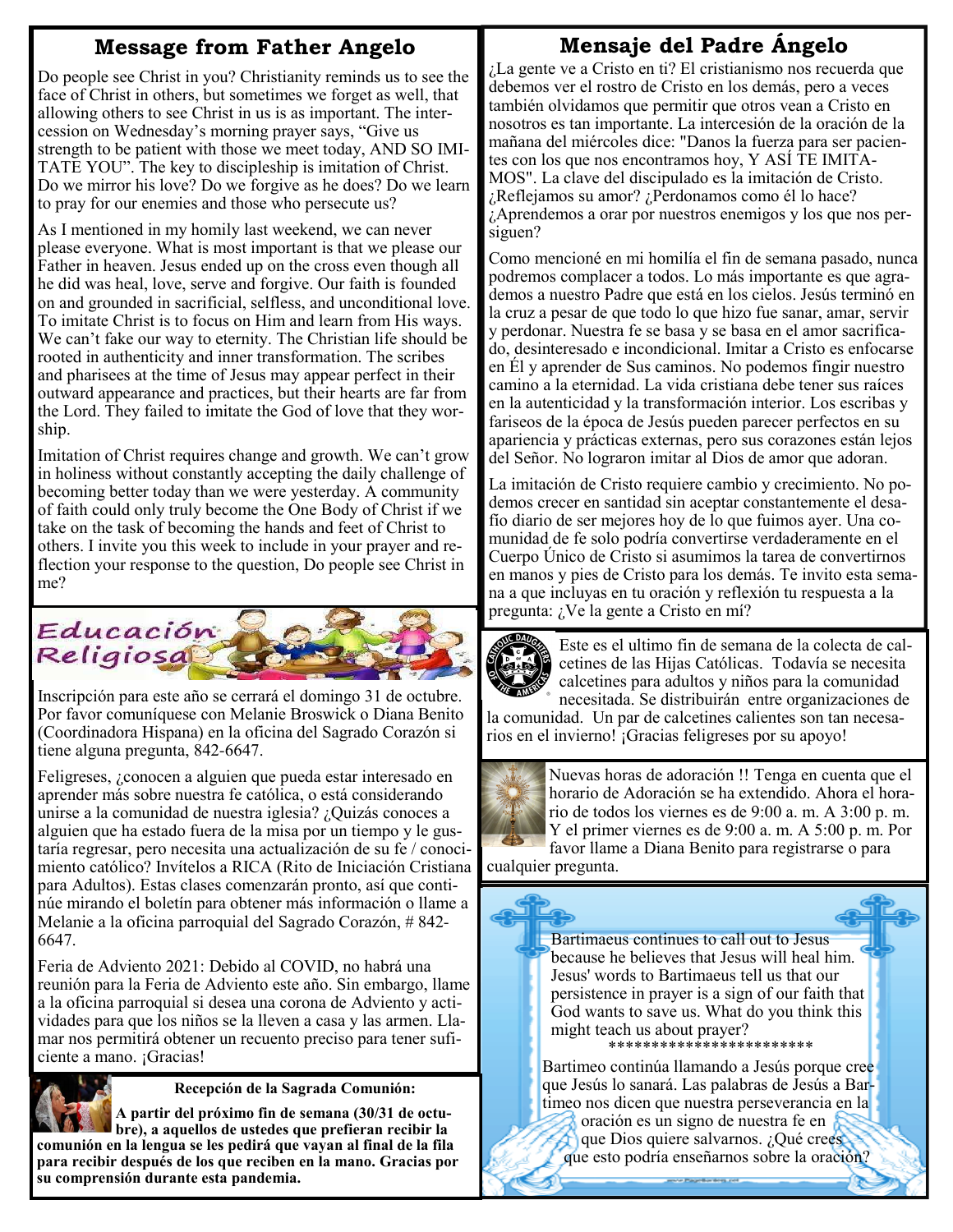| <b>Activities/</b><br><b>Actividades</b>                           | Time/<br>Hora        | <b>MASS</b><br><b>INTENTIONS</b>                       | Saturday:<br><b>October 30, 2021</b><br>$6:30$ pm<br>Michelle Jenck<br>Lector:                                                                                                          |  |
|--------------------------------------------------------------------|----------------------|--------------------------------------------------------|-----------------------------------------------------------------------------------------------------------------------------------------------------------------------------------------|--|
| <b>Monday/Lunes October 25</b>                                     |                      |                                                        | <b>Eucharistic Ministers</b><br>Scott Walker                                                                                                                                            |  |
| <b>NO MASS ON MONDAYS</b>                                          |                      |                                                        | October 31, 2021<br>8:30am.<br>Sunday:                                                                                                                                                  |  |
| <b>Tues./Martes October 26</b>                                     |                      |                                                        | Suzanne Weber<br>Lector:                                                                                                                                                                |  |
| <b>Morning Prayer</b>                                              | 7:45 am              |                                                        | <b>Eucharistic Ministers</b><br>Ed Gorzynski                                                                                                                                            |  |
| <b>English Mass</b>                                                | 8:00 am              | † Meg Prentice                                         | <b>October 31, 2021</b><br>$12:30 \text{ pm}$<br>Domingo:<br>Omar Hernandez<br>Lector:                                                                                                  |  |
| Rosary                                                             | 8:30 am              |                                                        | Ministros de Eucaristía<br>María Hernández                                                                                                                                              |  |
| Liturgy Mtg.                                                       | $6:00$ am            |                                                        | <b>Registration for 2021-2022</b>                                                                                                                                                       |  |
| <b>Wed./Miércoles October 27</b>                                   |                      |                                                        | <b>Children's Faith Formation</b><br><b>Register today!!</b>                                                                                                                            |  |
| <b>Morning Prayer</b>                                              | 7:45 am              |                                                        | RELIGIOUS                                                                                                                                                                               |  |
| <b>English Mass</b>                                                | 8:00 am              | † - Martin Cruz                                        | EDUCATION                                                                                                                                                                               |  |
| Rosary                                                             | 8:30 am              |                                                        |                                                                                                                                                                                         |  |
| <b>Thurs./Jueves October 28</b>                                    |                      |                                                        | Faith Formation: Registration for your child to par-                                                                                                                                    |  |
| Morning Prayer                                                     | $7:45$ am            |                                                        | ticipate in classes for this year will close on Sunday                                                                                                                                  |  |
| <b>English Mass</b>                                                | 8:00 am              | Catholic Daughters                                     | Oct. 31st. Please contact Melanie Broswick or Diana                                                                                                                                     |  |
| Rosary                                                             | 8:30 am              |                                                        | Benito (Hispanic Coordinator) at the Sacred Heart office<br>if you have any questions, 842-6647.                                                                                        |  |
| <b>Fri./Viernes October 29</b>                                     |                      |                                                        | Parishioners, do you know anyone who might be interest-                                                                                                                                 |  |
| Morning Prayer                                                     | $7:45$ am            |                                                        | ed in learning more about our Catholic faith, or is consid-                                                                                                                             |  |
| <b>English Mass</b><br>Adoration                                   | $8:00$ am<br>8:30 am | † Javier & Fabiola<br>Villanueva                       | ering joining our church community? Maybe you know                                                                                                                                      |  |
| Divine Mercy Chaplet                                               | $3:00 \text{ pm}$    |                                                        | someone who has been away from Mass for a while and<br>would like to return but needs a refresh of their Catholic                                                                       |  |
| Divina Misericordia                                                |                      |                                                        | faith/knowledge? Please invite them to RCIA (Rite of                                                                                                                                    |  |
| Sat./Sábado October 30                                             |                      |                                                        | Christian Initiation for Adults). These classes will                                                                                                                                    |  |
| Confessions                                                        | $2:00-3:00$ pm       |                                                        | begin soon, so continue to watch the bulletin for more<br>information or call Melanie at Sacred Heart parish office,                                                                    |  |
| Rosary                                                             | $6:00 \text{ pm}$    |                                                        | #842-6647.                                                                                                                                                                              |  |
| Vigil Mass                                                         | $6:30 \text{ pm}$    | † - Sig Syversen                                       | 2021 Advent Fair: Due to Covid there will not be a gath-                                                                                                                                |  |
|                                                                    |                      |                                                        | ering for the Advent Fair this year. However, please call                                                                                                                               |  |
| <b>Sun./Domingo October 31</b>                                     |                      |                                                        | the Parish Office if you would like an Advent wreath and<br>activities for the kids to take home and put together. By                                                                   |  |
| Rosary                                                             | 8:00 am              |                                                        | calling in it will allow us to get an accurate count in order                                                                                                                           |  |
| Mass - English                                                     | 8:30 am<br>11:30am   | † - Dustin Lamkin                                      | to have enough on hand. Thank you!                                                                                                                                                      |  |
| Rosary (Spanish)<br>Misa (Español)                                 |                      | 12:30pm † Vicente & Maria                              | <b>New Hours for Adoration!!</b>                                                                                                                                                        |  |
|                                                                    |                      | Villanueva                                             |                                                                                                                                                                                         |  |
|                                                                    |                      |                                                        | Please note that the hours have been extended<br>for Adoration. Now the hours for all Fridays                                                                                           |  |
|                                                                    |                      | are from 9:00 am-3:00pm and First Fridays              |                                                                                                                                                                                         |  |
| <b>St. Joseph Mission Mass Intentions</b><br><b>And Activities</b> |                      | are: 9:00am-5:00pm. Please call Diana Benito for sign- |                                                                                                                                                                                         |  |
|                                                                    |                      |                                                        | up or any questions.                                                                                                                                                                    |  |
|                                                                    |                      |                                                        | <b>Receiving Holy Communion</b>                                                                                                                                                         |  |
| <b>Activities/date</b><br><b>Time</b>                              |                      | <b>Mass Intentions</b>                                 | Beginning next weekend (Oct. 30th/31st),                                                                                                                                                |  |
| <b>Friday Oct. 29</b>                                              |                      |                                                        | those of you who prefer to receive com-<br>munion on the tongue, will be asked to go the back of the                                                                                    |  |
| Mass<br>9:30 am                                                    | Placido Modesto &    |                                                        | line to receive after those receiving in the hand. Thank                                                                                                                                |  |
|                                                                    |                      | Paula Flores                                           | you for your understanding during this pandemic.                                                                                                                                        |  |
| <b>Saturday Oct. 30</b>                                            |                      |                                                        | This is the last weekend for the Catholic Daughter's sock                                                                                                                               |  |
| <b>Mass</b><br>$4:30 \text{ pm}$                                   |                      | H - Lorenzo Ybarra Jr.                                 | drive. NEW socks are needed for men, women, and chil-<br>dren and they may be dropped off in the "sock bin" on the                                                                      |  |
| <b>Sunday Oct. 31</b>                                              |                      |                                                        | right side of the vestibule as you enter the church. The                                                                                                                                |  |
| $10:00$ am<br>Rosary                                               |                      |                                                        | socks will be distributed the first week in November to<br>local charities and schools. A warm pair of socks is so<br>needed in the winter! Thank you parishioners for your<br>support! |  |
| Mass<br>10:30 am                                                   | I - Rosalia Ybarra   |                                                        |                                                                                                                                                                                         |  |